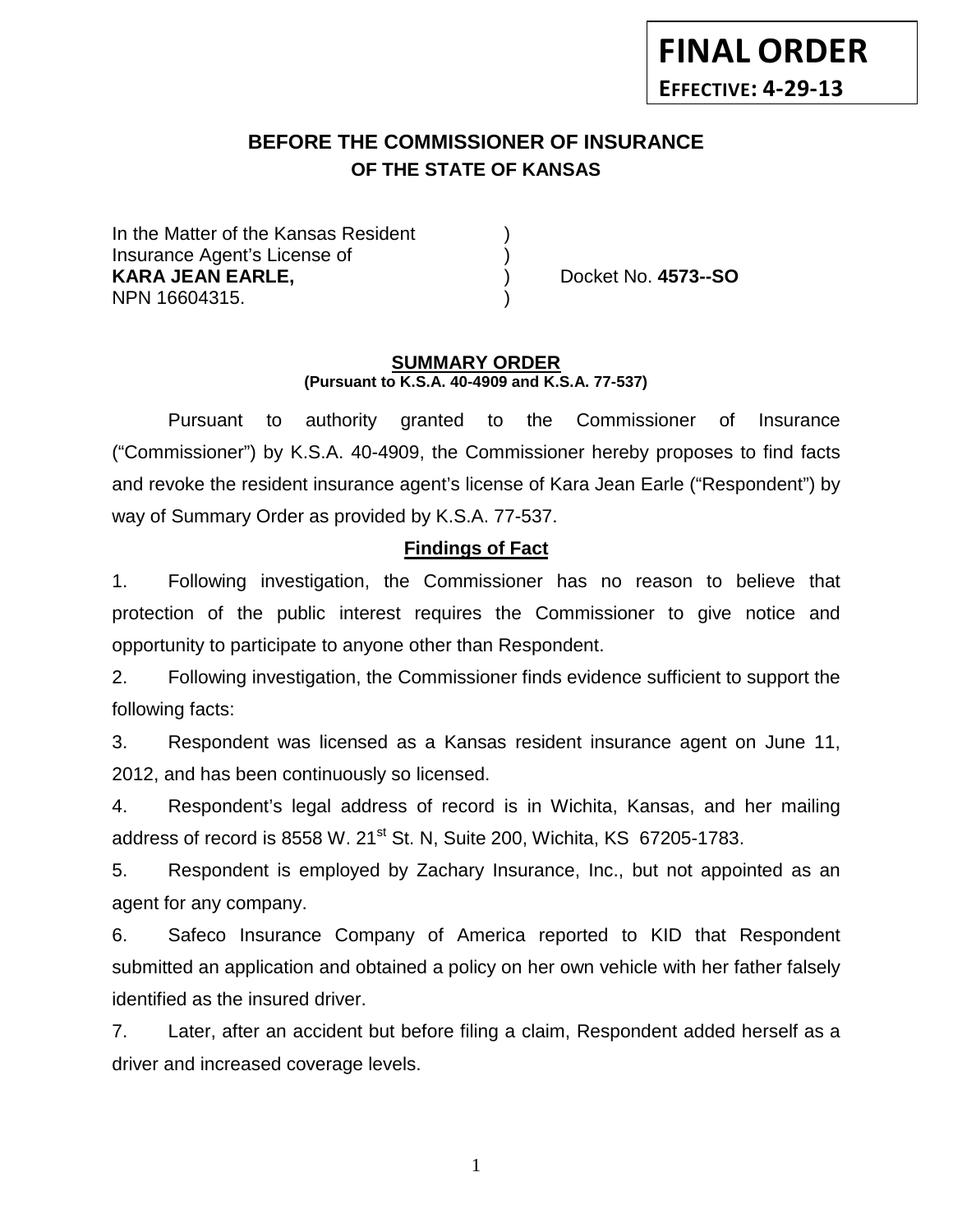8. By letter dated March 18, 2013, and mailed to Respondent at her mailing address of record, counsel for KID summarized the foregoing facts and invited Respondent to reply in writing within 15 business days if she disputed the facts.

9. To date, Respondent has not replied, and the letter has not been returned; thus, the facts are deemed undisputed.

### **Applicable Law**

10. K.S.A. 40-4909(a) provides, in relevant part:

"The commissioner may deny, suspend, revoke or refuse renewal of any license issued under this act if the commissioner finds that the applicant or license holder has:

(2) Violate: (A) Any provision of chapter 40 of the Kansas Statutes Annotated, and amendments thereto, or any rule and regulation promulgated thereunder; . . .[or]

(8) Used any fraudulent, coercive, or dishonest practice, or demonstrated any incompetence, untrustworthiness or financial irresponsibility in the conduct of business in this state or elsewhere. . . ." K.S.A. 2011 Supp. 40- 4909(a).

11. K.S.A. 40-2,118 prohibits a fraudulent insurance act, which is defined as,

"an act committed by any person who, knowingly and with intent to defraud, presents, causes to be presented or prepares with knowledge or belief that it will be presented to or by an insurer, purported insurer, broker or any agent thereof, any written statement as part of, or in support of, an application for the issuance of, or the rating of[,] an insurance policy for personal or commercial insurance, or a claim for payment or other benefit pursuant to an insurance policy for commercial or personal insurance which such person knows to contain materially false information concerning any fact material thereto or conceals, for the purpose of misleading, information concerning any fact material thereto." K.S.A. Supp. 40-2,118(a).

12. In addition, the Commissioner may revoke any license issued under the Insurance Agents Licensing Act if the Commissioner finds that the interests of the insurer or the insurable interests of the public are not properly served under such license. K.S.A. 2011 Supp. 40-4909(b).

13. "Any action taken under this section which affects any license or imposes any administrative penalty shall be taken only after notice and an opportunity for hearing conducted in accordance with the provisions of the Kansas administrative procedures act." K.S.A. 2011 Supp. 40-4909(c).

2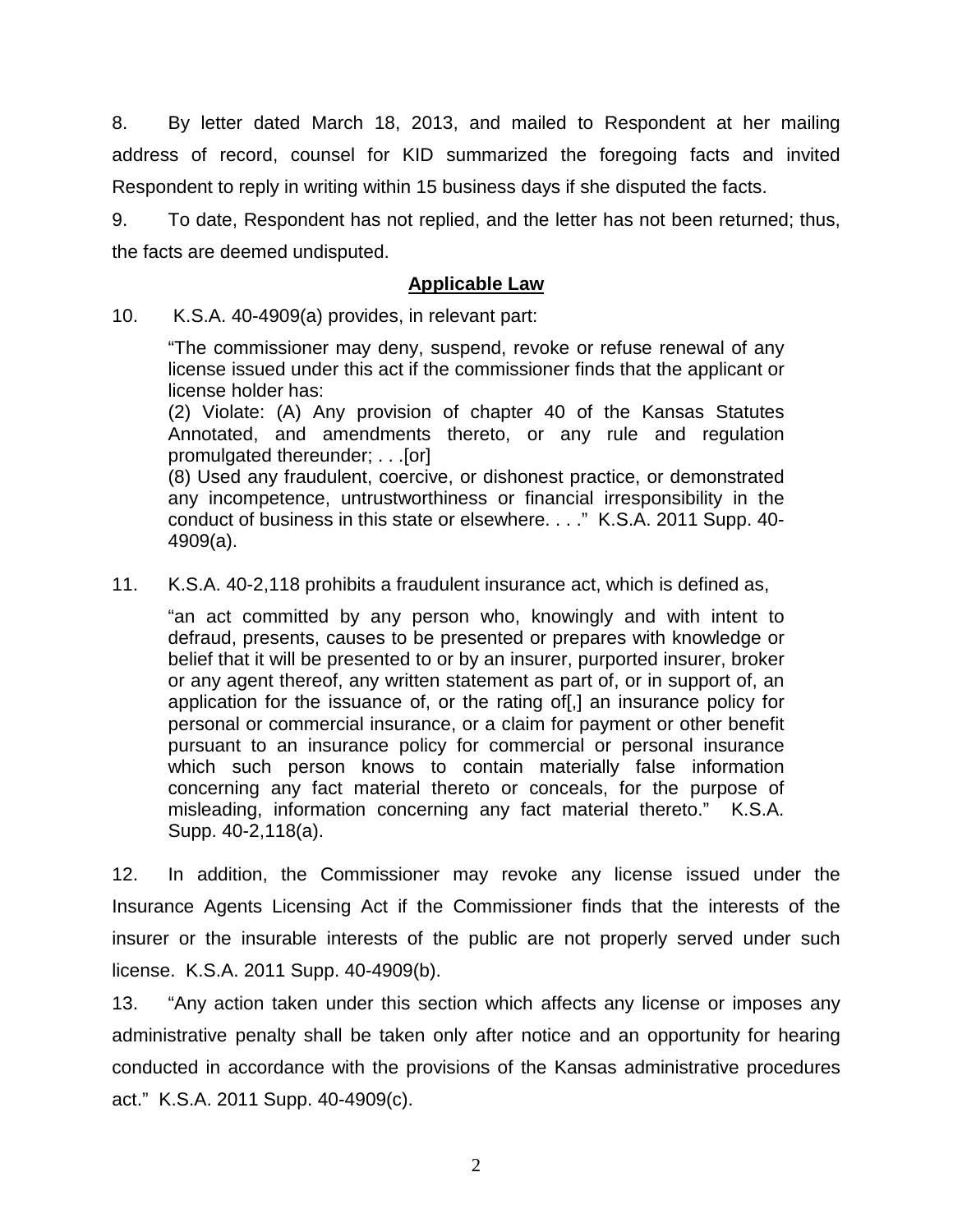14. "Whenever the commissioner imposes any administrative penalty or denies, suspends, revokes or refuses renewal of any license pursuant to subsection (a), any costs incurred as a result of conducting an administrative hearing authorized under the provisions of this section shall be assessed against the person who is the subject of the hearing or any business entity represented by such person who is the party to the matters giving rise to the hearing." K.S.A. 2011 Supp. 40-4909(f).

### **Conclusions of Law**

15. The Commissioner has jurisdiction over Respondent as well as the subject matter of this proceeding, and such proceeding is held in the public interest.

16. The Commissioner finds that Respondent's license may be revoked pursuant to K.S.A. 40-4909(a)(2)(A) because Respondent has committed a series of fraudulent insurance acts as defined by K.S.A. 40-2,118(a) and prohibited by K.S.A. 40-2,118(e).

17. Further, the Commissioner finds that Respondent's license may be revoked pursuant to K.S.A. 40-4909(a)(8) for the same course of conduct.

18. The Commissioner thus finds that sufficient grounds exist for the revocation of Respondent's insurance agent license pursuant to K.S.A. 40-4909(a).

19. Finally, the Commissioner finds that Respondent's license may be revoked pursuant to K.S.A. 40-4909(b) because it is not serving the interests of insurers or the insurable interests of the public.

20. Based on the facts and circumstances set forth herein, it appears that the use of summary proceedings in this matter is appropriate, in accordance with the provisions set forth in K.S.A. 77-537(a), in that the use of summary proceedings does not violate any provision of the law, the protection of the public interest does not require the KID to give notice and opportunity to participate to persons other than Respondent, and after investigation, KID believes in good faith that the allegations will be supported to the applicable standard of proof.

### **Policy to be Served**

Before issuing an insurance agent license, the Commissioner must determine that the applicant is qualified and has not committed any act that would be grounds for denial, suspension, or revocation. K.S.A. 40-4905(b). Further, the Commissioner may revoke any license issued under the Insurance Agents Licensing Act if the

3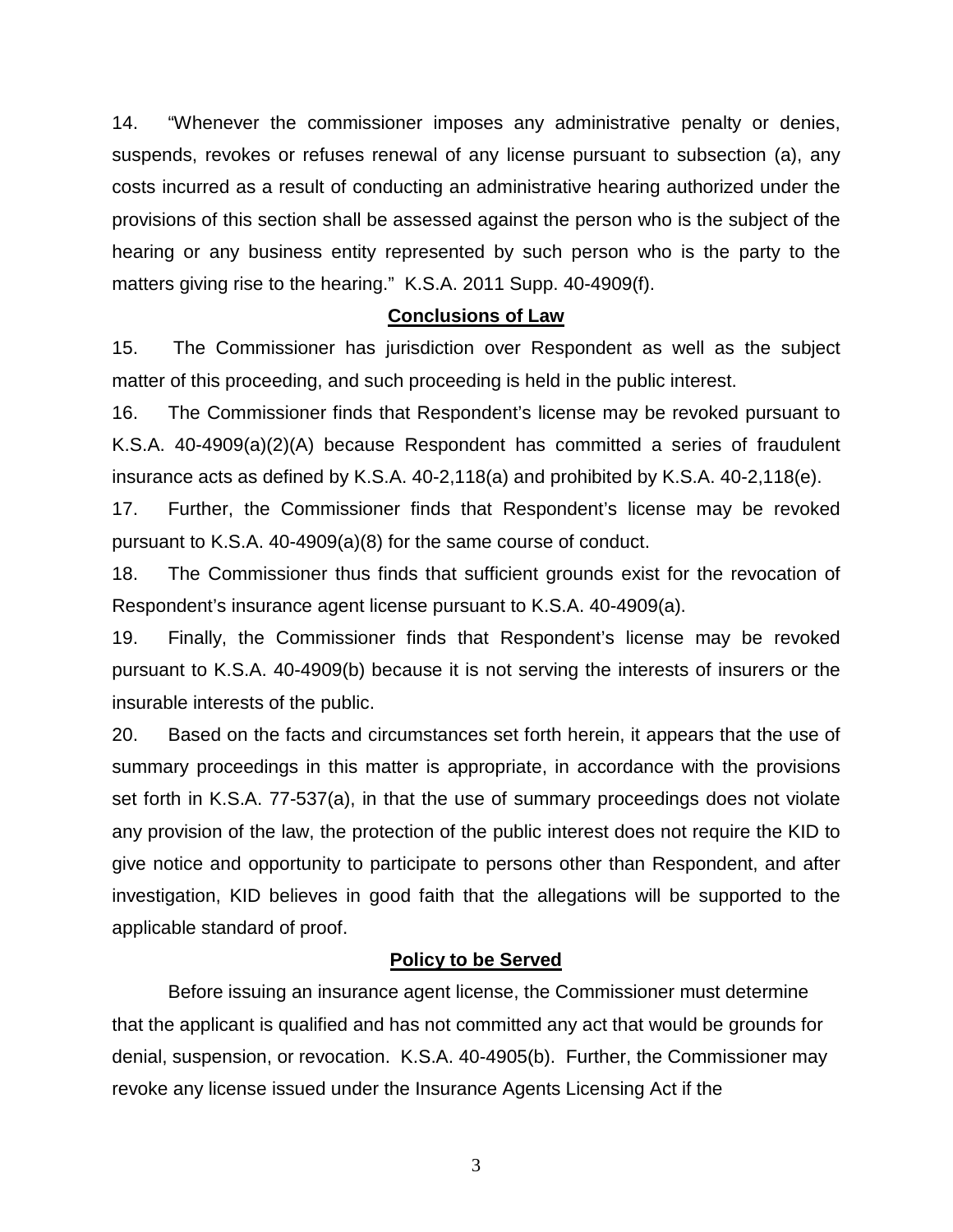Commissioner finds that the interests of the insurer or the insurable interests of the public are not properly served under the license. The following action is appropriate to promote the security and integrity of the insurance business and protect insurance consumers by licensing, or continuing to license, persons or entities to sell, solicit, or negotiate insurance in the State of Kansas only if their conduct indicates they are both qualified and trustworthy.

**THE COMMISSIONER OF INSURANCE THEREFORE ORDERS** that the Kansas resident insurance agent's license of **KARA JEAN EARLE** is hereby **REVOKED** and **KARA JEAN EARLE** shall **CEASE and DESIST** from the sale, solicitation, or negotiation of insurance, doing any act toward the sale, solicitation, or negotiation of insurance, and/or receiving compensation deriving from the sale, solicitation, or negotiation of insurance in Kansas or on Kansas risks through business conducted on and after the effective date of this order.

**It is further ordered**, pursuant to KSA 77-415(b)(2)(A), that this order is designated by KID as precedent.

# **IT IS SO ORDERED THIS \_\_10th\_\_ DAY OF APRIL 2013, IN THE CITY OF TOPEKA, COUNTY OF SHAWNEE, STATE OF KANSAS.**



\_/s/ Sandy Praeger\_\_\_\_\_\_\_\_\_\_\_\_\_\_\_\_ Sandy Praeger Commissioner of Insurance

BY:

/s/ John Wine John Wine General Counsel